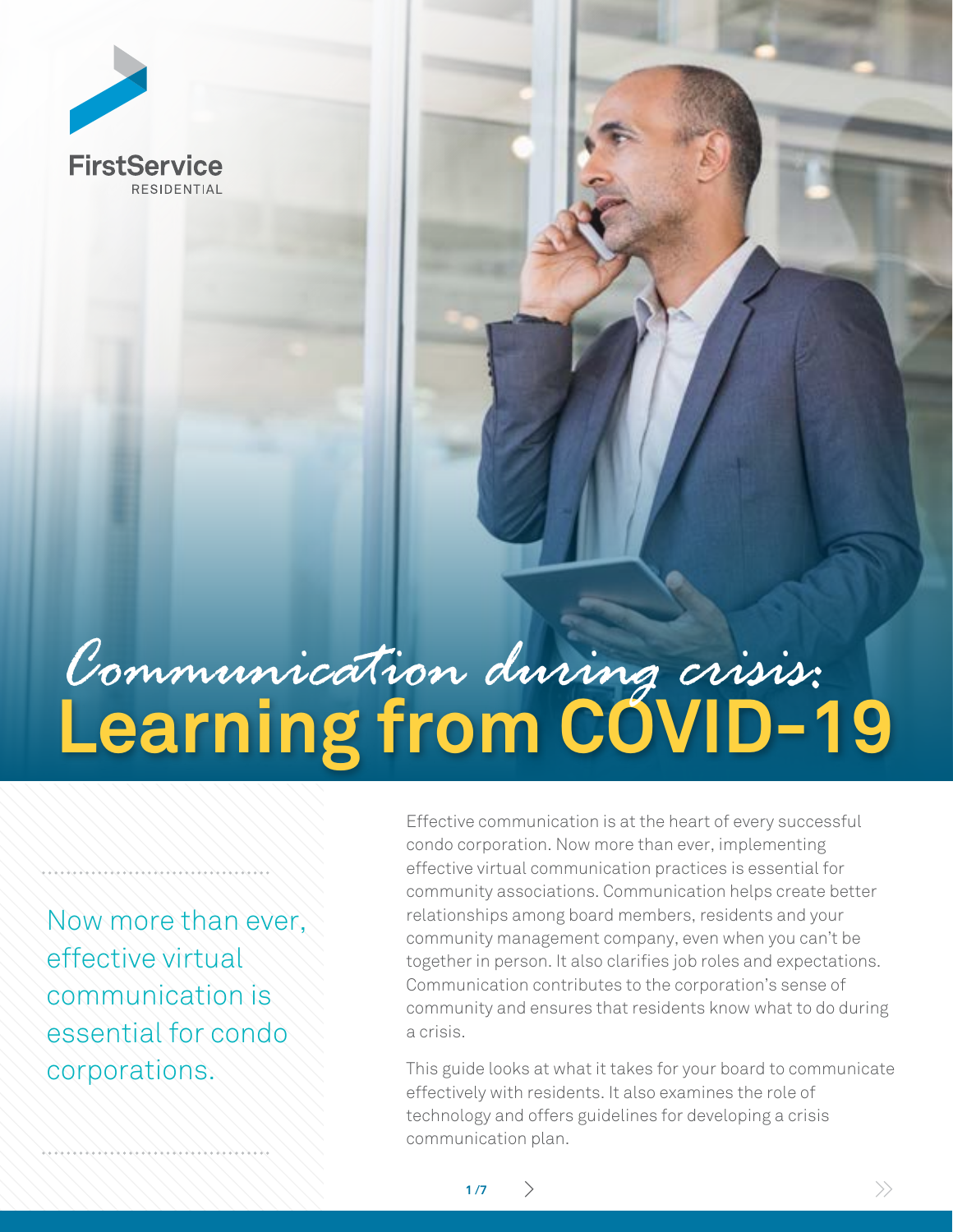

### **What does great communication look like?**

Having your condiminium/community function smoothly depends a great deal on keeping the lines of communication open. That means your board must do more than just send out legally mandated meeting notices. Here are 9 principles you can apply to improve the way you communicate with your community.

- **1. Plan each communication.** Planning out your message up front will ultimately save you time and prevent potential issues. Determine what your communication needs to accomplish and how far in advance to send it out. Stick to a single topic, and keep it as brief as possible based on residents' current understanding of the issue. Lauren Larre, Regional Director at FirstService Residential, also recommends keeping a positive tone. "Tone matters more than we think," she explains. "Communications should stay positive and rooted in the values of the community."
- **2. Prioritize your communications.** Ideally, you want to inform residents about everything that affects them. However, if you have limited time or resources, focus on high-priority items first, such as meeting notices, financial information and policy changes.
- **3. Be transparent.** Open communication establishes trust, encourages participation and helps facilitate compliance, but some boards are guarded about sharing information because they fear potential litigation. However, this approach

can create suspicion. According to Amanda Leclerc, Regional Director at FirstService Residential, there's a better way to protect the corporation. "Depending on what you send out, have your counsel review it," she says. Even if you need to communicate bad news, residents will accept it better if you are honest with them and explain the process that led the board to its decision.

- **4. Communicate regularly.** Residents appreciate a regular flow of information. Without it, they may fill voids with misinformation and rumours. If the task is too much for board members to do on their own, engage the help of a committee or your community manager. "You may want to establish a newsletter or social committee that you can rely on to get information out," says Larre, "but their scope should be limited."
- **5. Be factual.** Haste can result in distributing inaccurate information. "Never speculate," warns Larre. "Just lay out the facts." LeClerc agrees. "Anything you put in writing is out there permanently, so make sure it's factual and unbiased." She also recommends avoiding absolutes like "always" or "never."
- **6. Use multiple channels.** "People have different preferences in how they receive communications, so if the goal is to get information into the hands of residents, you should use every available method," says FirstService Residential Vice President of Strategy and Operations Phil Swaile.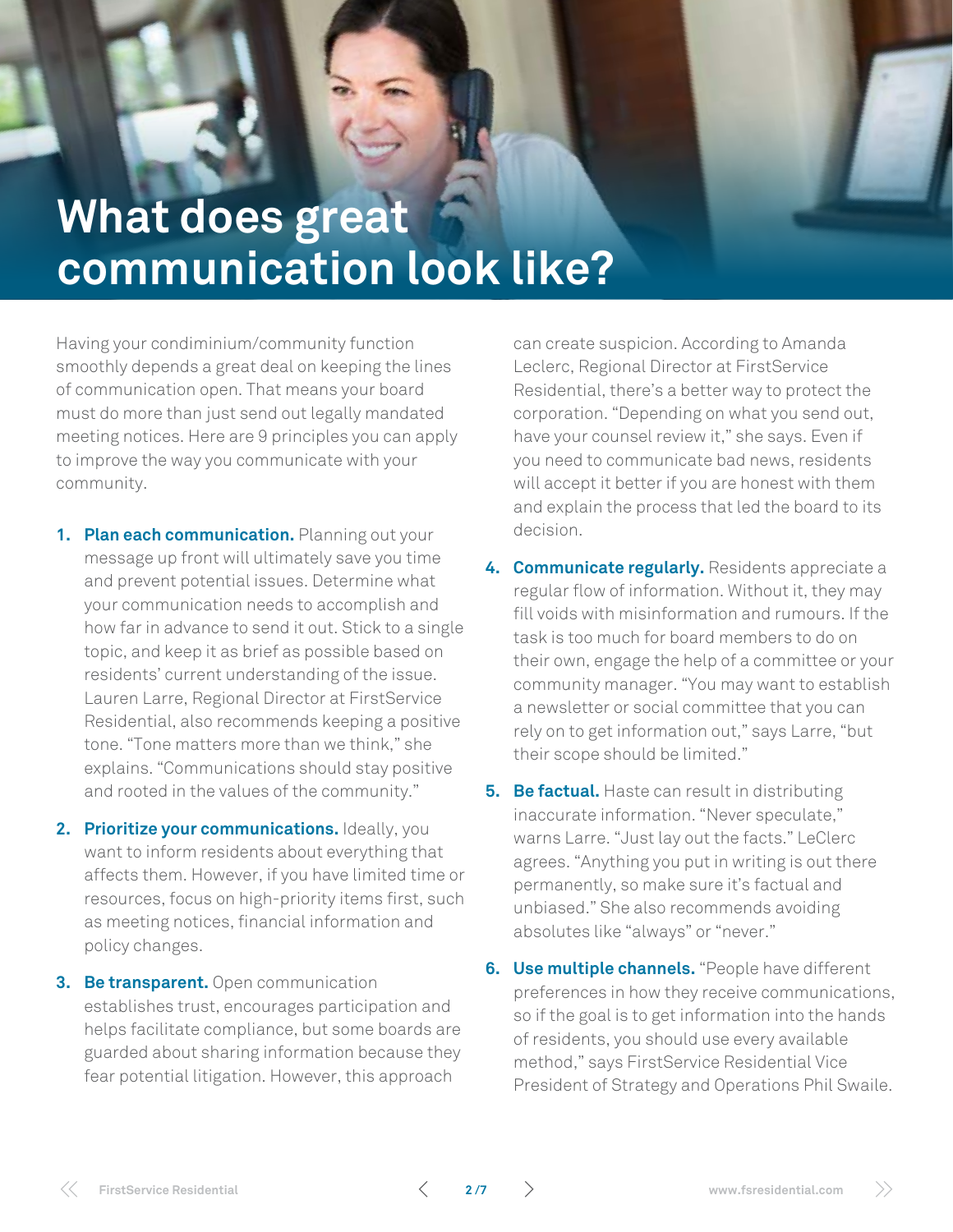This includes email, your community website and newsletter, text messages, phone calls, flyers, bulletin board announcements and board meetings. Leclerc adds one caveat: "It's best to start out with a written communication so you have some sort of documentation." Sometimes taking a more grassroots approach to communication works best. For instance, if you're communicating news of a special assessment and are anticipating that some residents may respond negatively when informed, it may be better to set up a series of meetings with small groups of owners to discuss it rather than hosting one large town hall. Choose the option that will be most effective for your community depending on the topic.

#### **7. Make communication a two-way street.**

Residents need the opportunity to voice their concerns and share their opinions. Reserve time for open discussions at board meetings and send out surveys to find out what's important to them. You may even want to set up get-togethers where residents can express their views to board members in a casual setting. However, make it clear that the board can only take action during board meetings and only on items that are on the agenda. It's common for residents to approach board members individually to get what they want. Anytime someone does that, you should direct them to the community manager.

- **8. Communicate equally with renters.** Any communication you send to homeowners should go out to renters as well. Establish a process for getting their contact information when they first move in, and give them access to your governing documents. Don't assume that their landlords are informing them of your policies or emergency procedures. Above all, remember that today's renter could become tomorrow's homeowner.
- **9. Seek out a community management company that values communication.** Your management company should be able to relieve you of the task of developing and sending out resident communications – but only with your consent. "You never want to be surprised that a community manager communicated with your residents without your knowledge," says Swaile.

Look for a company that will develop a welcome packet for new residents that includes your association's rules and regulations, contact information and other important details specific to your property. To make it easy for all residents to conduct community business and obtain information at their convenience, the company should also provide 24/7 customer care support and an online self-service platform. Tutorials for using the online platform should be readily available and be part of the welcome packet as well. In addition, the company should proactively communicate new laws and other changes that could impact your community, seek your feedback so it can improve its service and offer board training to help you become a better board member.

Open communication establishes trust, encourages participation and helps facilitate compliance.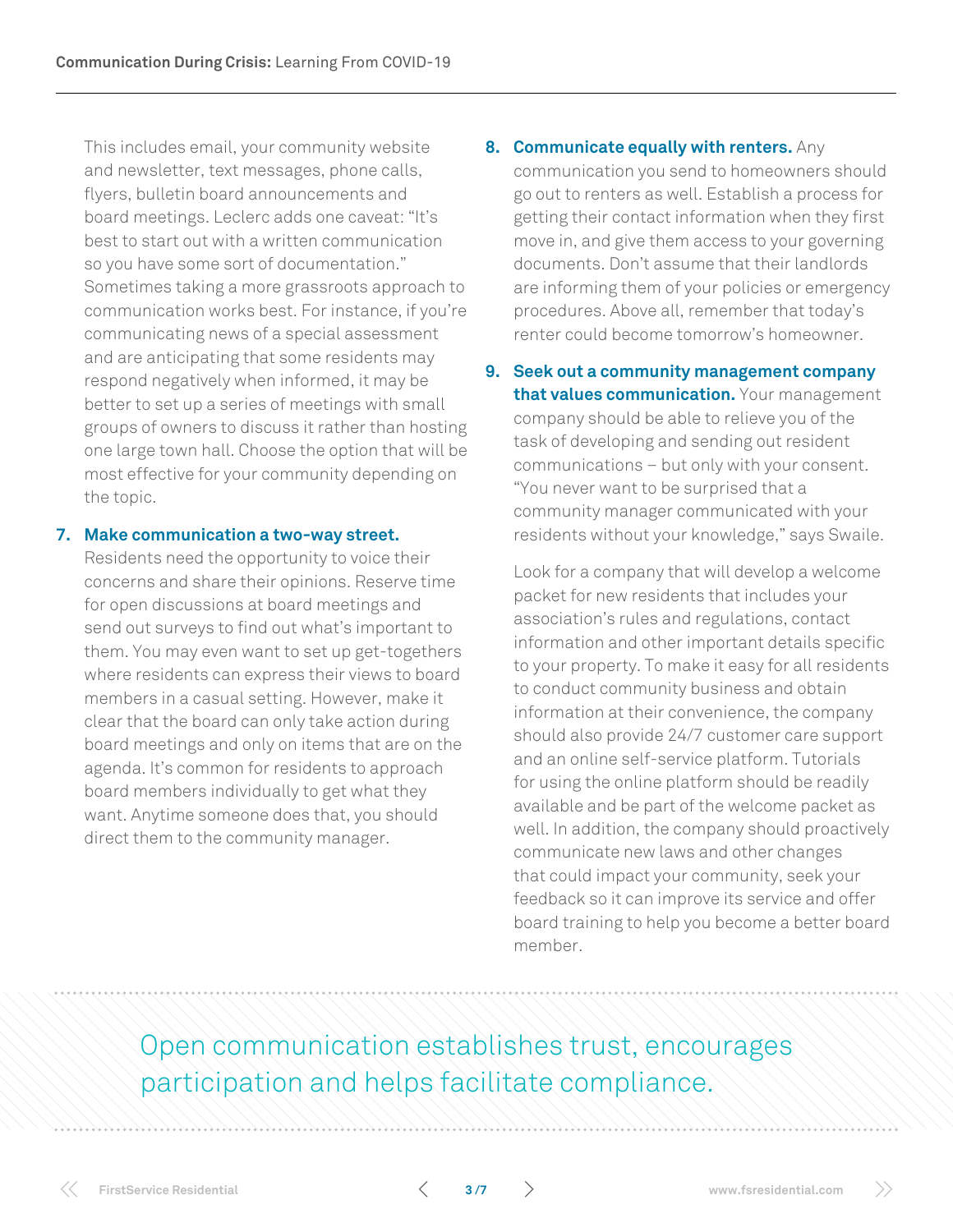## **The Role of Technology in Communication**

These days, you have a variety of technology tools at your disposal to communicate more easily: your community website, FirstService Residential Connect™, mass communication capabilities, email, social media and virtual conferences. Here are some tips for using these tools.

**Communication During Crisis:** Learning From COVID-19

Your **Community's Website.** Your community website can be a great way to keep residents informed. Due to the COVID-19 pandemic, we understand that in-person community events and activities may be temporarily placed on hold. However, it is important to keep your community updated on your website whether the events are virtual or in-person. Policy changes, COVID-19 updates, and emergency instructions should be posted as well. This will also enable members of your corporation to stay connected with the community anytime and from any device. Residents should have access to forms and documents, including meeting minutes and financial statements. In addition, the website should give residents the option of sharing contact information for a community directory and making payments. Keep your website updated, and make sure it addresses the unique requirements of your community. According to Michael Bodner, Director of Property Solutions at FirstService Residential, "As good as the technology can be, you still have to know what your community needs and be ready to change as it changes."

**FirstService Residential Connect.** Stay connected! FirstService Residential Connect is an essential virtual tool to utilize, especially during these unprecedented times. This proprietary community management software platform was created by FirstService Residential to deliver exceptional service and help streamline communication for board members and the management team. The idea is to connect board members to their community at the touch of a button. The platform provides managers and board members easy access to the status of work orders, payments and violations. Managers and board members can easily view community documents, including financial summaries and policies. Connect also enables the onsite staff to effectively manage the services that keep your residents happy: amenity reservations, concierge services, valet parking, visitor management and package tracking.

For residents, Connect is vital now more than ever during the COVID-19 pandemic. Residents can communicate virtually with their community manager, board members or neighbours; pay corporation fees; update account information and so much more. Connect is a one-stop-shop for community updates, service requests and reservations, account management, and access to the community calendar and directory. These management tools will empower your residents, board and community! To learn more about how your community can benefit from FirstService Residential Connect, visit <www.fsresidential.com/connect>today.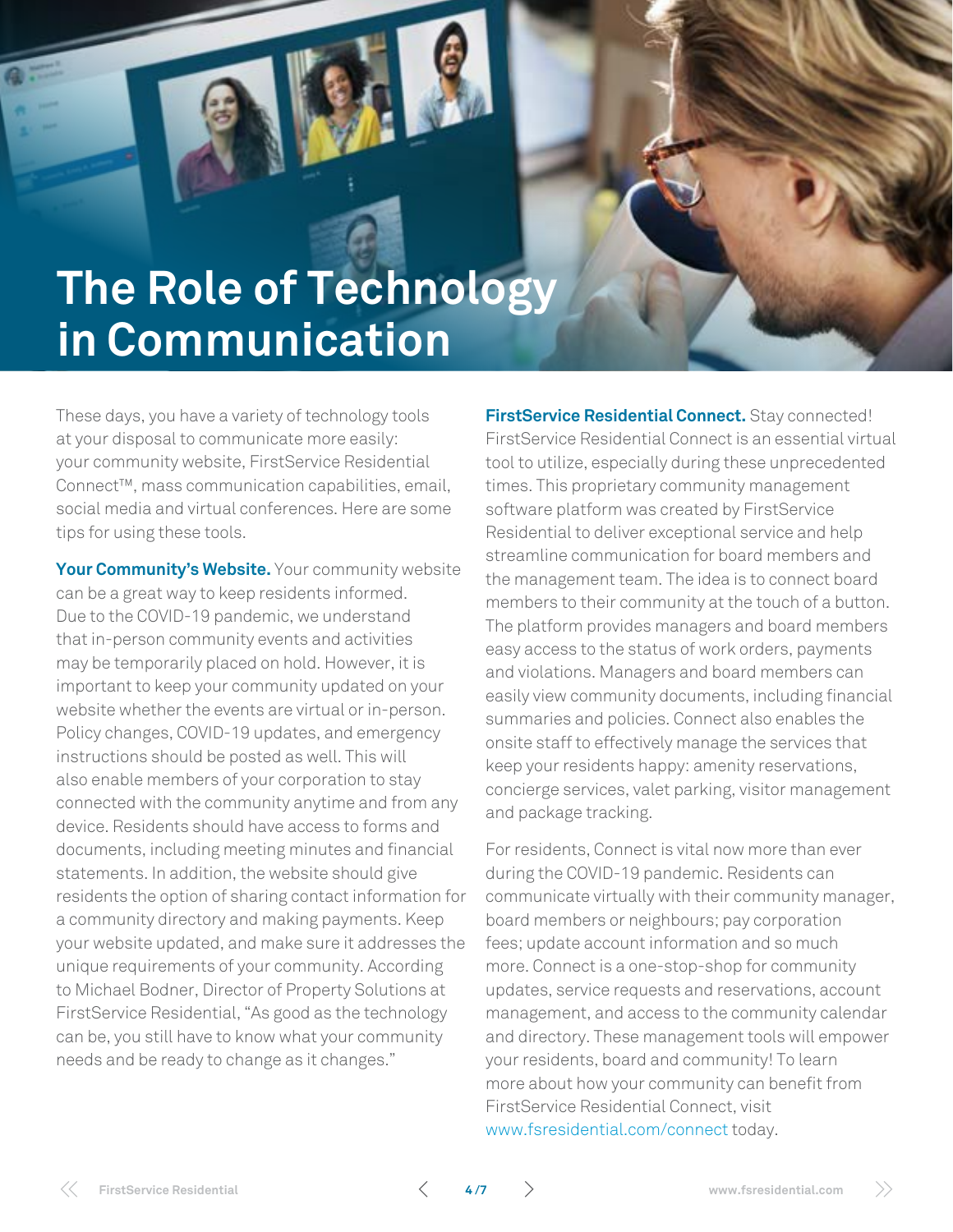**Mass communication tools.** An advanced mass communication system will enable you or your management company to easily provide instructions during a crisis and to inform residents of meetings and other important information via SMS text message, email or recorded voice message. If you are using voice messages, be sure to keep them to no more than 30 seconds each.

**Email.** When communicating by email, you should never use a personal or work email address. Instead, board members should establish email addresses that are used exclusively for community business. Always maintain a professional tone and never discuss legal matters in an email. Keep in mind that if it's something you wouldn't be willing to say face to face, you shouldn't write it in an email either.

**Social media.** Although social media can be tricky to manage, that doesn't necessarily mean you should avoid it. If you choose to use social media, be sure to monitor it closely. To handle social media sensibly, first determine your purpose. Is it to expand awareness of your community's brand, to build community spirit, to keep members informed or all of these? Once you know why you want to use this channel to communicate, establish ownership of your social media presence. Who will monitor it, respond to comments and alert others who need to know? You may need to have more than one person (perhaps a board member and someone from your management team).

Next, decide which social media channels you want to use. Generally, Facebook and LinkedIn are best for posting information and events. Create a social media policy that specifies what can be posted and by whom and that gives the board the right to remove posts it deems inappropriate or harmful to the association. You may even consider creating social media accounts even on channels you don't intend to use. If someone else opens an account with your community name, you can't control it, so get control of anything close to your

community's name first.

**Virtual Conferences.** Virtual conferences aren't a new concept, but now more than ever, it's crucial to understand and utilize virtual conferencing platforms for communication purposes. There is an array of virtual conference platforms to use, such as [Zoom](https://zoom.us/), [Teams,](https://products.office.com/en-us/microsoft-teams/group-chat-software) [WebEx,](https://www.webex.com/) [GoToMeeting](https://www.gotomeeting.com/lp/sem?cid=g2m_noam_ggs_cpc_71700000060694846_58700005493369263_p50143970149&gclid=Cj0KCQjwsYb0BRCOARIsAHbLPhEXxXD7vuGCoD9uPaeKGC0GxrKUmvECW_NVApGUDgYfreOxMmnCLQAaAuynEALw_wcB&gclsrc=aw.ds) and more. Each platform has its pros and cons, so it's up to you to decide which platform best fits your board's needs. While virtual conferences typically aren't the norm for board meetings, many boards are moving to them to keep business going even in the age of social distancing. Regardless of the meeting's venue, it's essential to maintain meeting protocol during this time. Implement these steps to conduct a successful board meeting, no matter where you are!

First, designate a host to run the meeting and keep it on a steady track. This is usually your board president or someone who has experience conducting board meetings. During virtual conferences, board members should stick to the agenda. Focusing on the topics, while keeping all discourse civil, is necessary to achieve a successful meeting. Allowing all board members to speak and share their opinions openly before sharing a second opinion will allow for a smooth conversation. Remember to mute yourself when others are speaking to avoid any background noise or distraction. Ensure that questions are being directed to the host to avoid any confusion. In doing so, board members should always display proper etiquette. This includes body language cues, eye contact, and answering questions when appropriate. Board members should be polite and assume positive intent when others have the floor. If your board uses Robert's Rules of Order for in-person meetings, continue that practice online. Finally, remember to make your words and time count. Recording the conference is a conducive way to reference the topics of discussion. [Check out these ultimate tips](https://www.cnet.com/how-to/ultimate-webcam-tips-how-to-look-sound-great-online/) to help you look and sounds great during virtual conferences.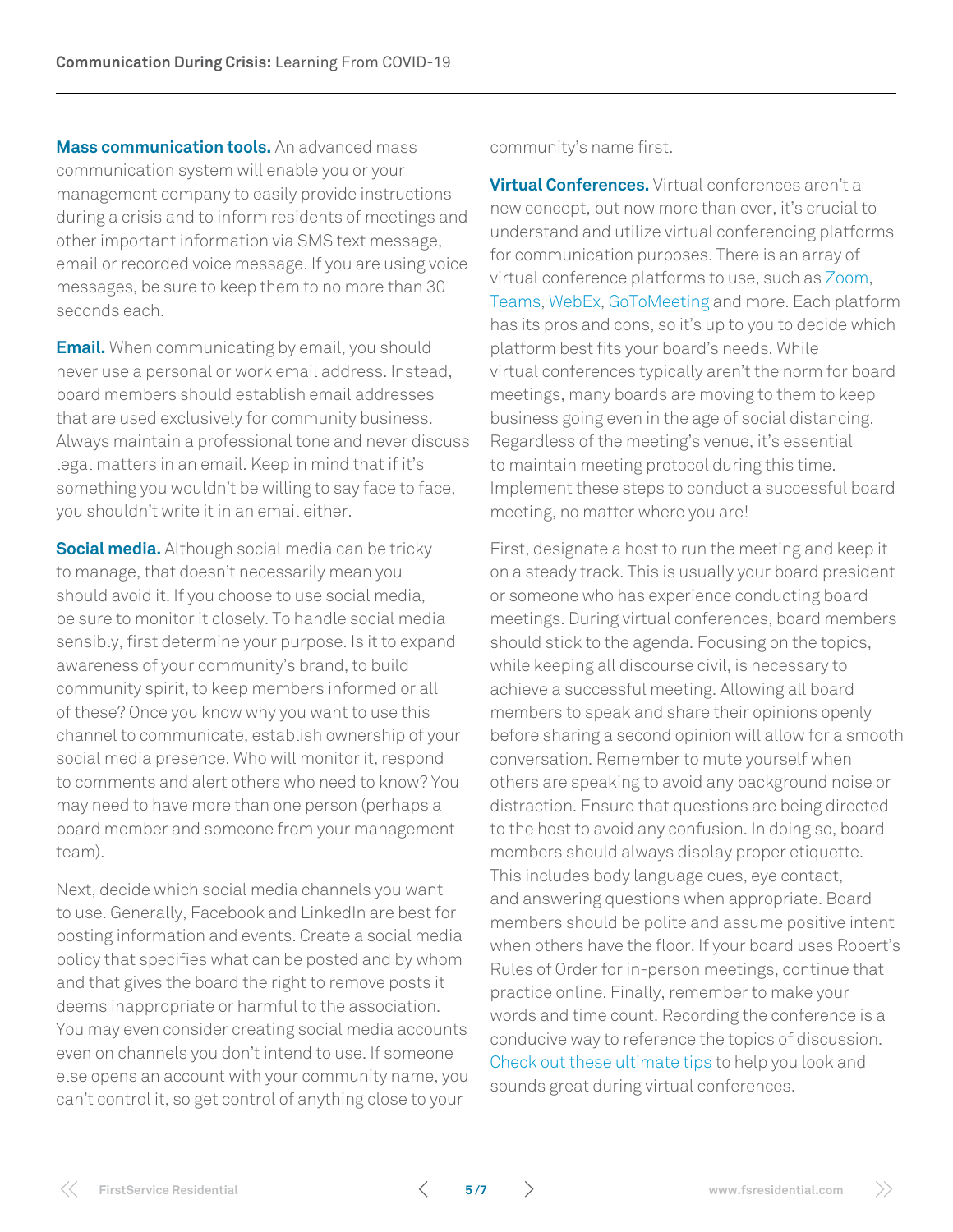### **Crisis Communication**

**Communication During Crisis:** Learning From COVID-19

The most critical time for your board to have a solid communication plan is during a crisis. After all, if you haven't communicated your emergency preparedness strategy to residents and staff, lives and property could be at risk. "Without a plan, you will fail," warns Larre. "The question is how badly you will fail. During an emergency, people simply can't think." To make sure that everyone knows what to do during a crisis, follow these 3 communication tips:

**1. Communicate your emergency preparedness plan all year long.** Reiterate your emergency preparedness plan at regular intervals to ensure awareness. During a crisis, it's important to keep residents calm and accurately informed. "Tell residents in advance where to look for information during an emergency," Swaile advises, and use a range of communication channels, so you're sure to reach everyone. That way, residents will be informed, prepared, and understand the protocols and procedures being set into place.

#### **2. Implement mass communication tools.**

As mentioned earlier, having reliable mass communication tools is crucial during a crisis. You

should also manage residents' expectations about the kind of information they can expect to receive from you. "There's a high dependency on phones during emergencies," explains Bodner, "so be sure you're not clogging the phone lines by repeating information that residents can get elsewhere." Ensure that the information you are sharing to residents is accurate and useful. Not only will this centralize the message, but it will also prevent the spread of misinformation. This is key for keeping calm during a crisis.

**3. Spend time training onsite staff.** Scheduled reminders and drills will help keep your onsite staff prepared. Of course, if you work with a professional community management company, it will be the company's responsibility to keep staff adequately trained. Work with local emergency management workers, too, since they will know how to prepare for any crisis that arises.